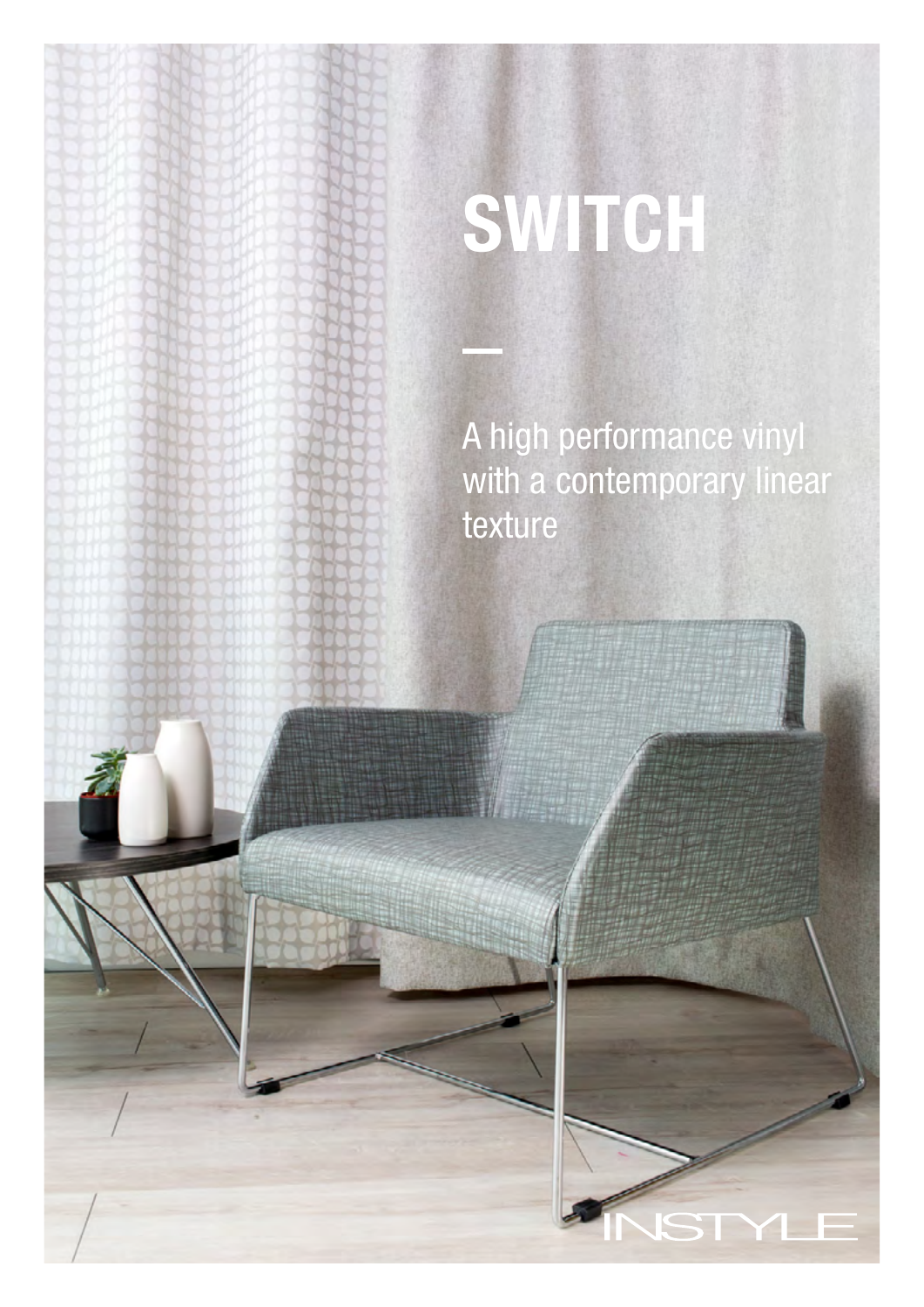



SWITCH Places SWITCH Cards



SWITCH Flick



SWITCH Between





SWITCH Network



SWITCH On





SWITCH Lifestyles



SWITCH Teams





SWITCH Allegiance



SWITCH It SWITCH Wires



SWITCH Sides